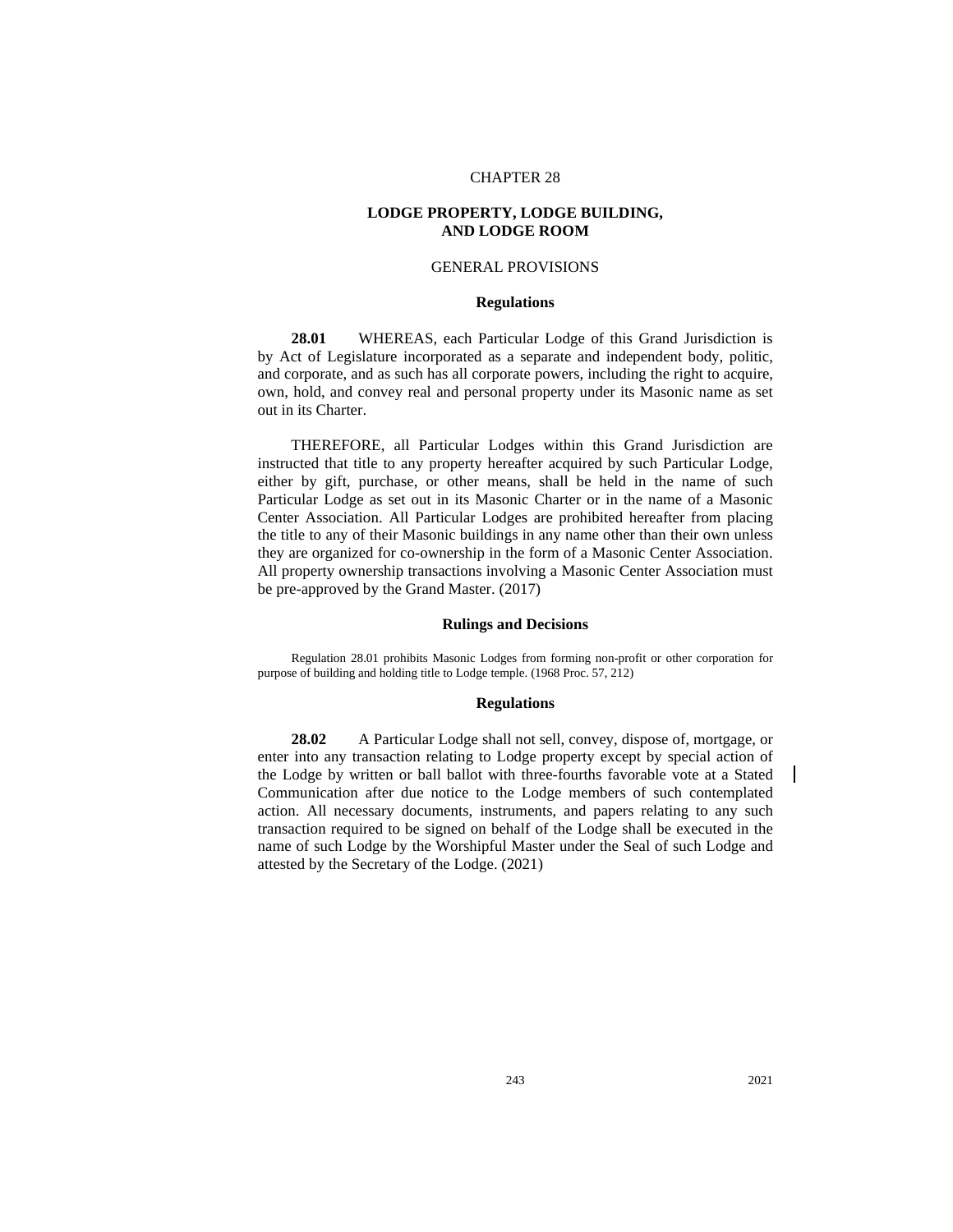### **28.03 Digest of Masonic Law Chap. 28**

**28.03** Before proceeding with the construction of any new building or repairing, remodeling, or making additions to any old building, or the purchase of any property where the same involves incurring indebtedness by a Particular Lodge, or before proceeding with financing any loan or refinancing any debt, Particular Lodges in this Grand Jurisdiction are required to submit plans and specifications of any building to be purchased, repaired, or remodeled, and complete financial statement and plan for financing the indebtedness to be incurred, to the Grand Lodge Properties Committee for consideration; and if the Committee approves the proposal, the Committee shall send it to the Grand Master for final action, the above information to be furnished on forms prescribed by the Properties Committee with the approval of the Grand Master. The approval of plans for financing shall in nowise obligate the Grand Lodge for any indebtedness incurred by a Particular Lodge. All plans, specifications, statements, and other documents must be submitted in duplicate if required by the Committee.

(Form for furnishing information printed in full 1959 Proc. 100-103)

**28.04** The "Banquet Hall" or any other rooms in the Masonic Building not used as a Lodge Room proper may be used for entertainments by the Lodge at which dancing may be permitted, and if some of the members have relatives or personal friends who have no Masonic connection, such friends may be invited to attend and participate in the entertainment. Dances shall not be permitted in the Lodge Room, except by or for recognized youth groups, which dances shall be conducted under the supervision of the Officers of the Lodge or their duly authorized representatives; and all paraphernalia of the Lodge shall be removed from the Lodge Room during such dances.

**28.05** No Lodge shall permit its Lodge Room to be used for a political meeting.

**28.06** A Particular Lodge shall not allow or permit its Lodge Room, "Banquet Hall," or any other room used for Masonic purposes or by Masons for a Particular Lodge or Grand Lodge to be used for the sale or dispensing or serving of alcoholic beverages, except as provided for in Regulation 28.06.1, nor for conducting thereon of games of chance, lotteries, or any other form of gambling, with the exception of fundraiser drawings and raffles, nor for any illegal or immoral purposes. These prohibitions shall apply to all Table Lodges but the use of wine for Ceremonial purposes by Allied and Appendant Bodies shall not be prohibited. (2018)

**28.06.1** Any non-Masonic, legitimate and moral commercial or retail business that leases or rents Lodge property or portions thereof other than the Lodge Room, or any other room used for Masonic purposes or by Masons for a Particular Lodge or Grand Lodge may sell or dispense alcoholic beverages; *provided* such business has acquired all the proper credentials, licenses, certificates, insurance, and any other documents required, in accordance with all the local, County, State, and Federal Laws; and *provided further* such lease or rental agreement shall include language which will indemnify a Particular Lodge or Grand Lodge against any legal actions taken by the lessee or its customers, patrons, or any other person or persons directly or indirectly involved with the lessee's business (due to its selling or dispensing alcoholic beverages). (2018)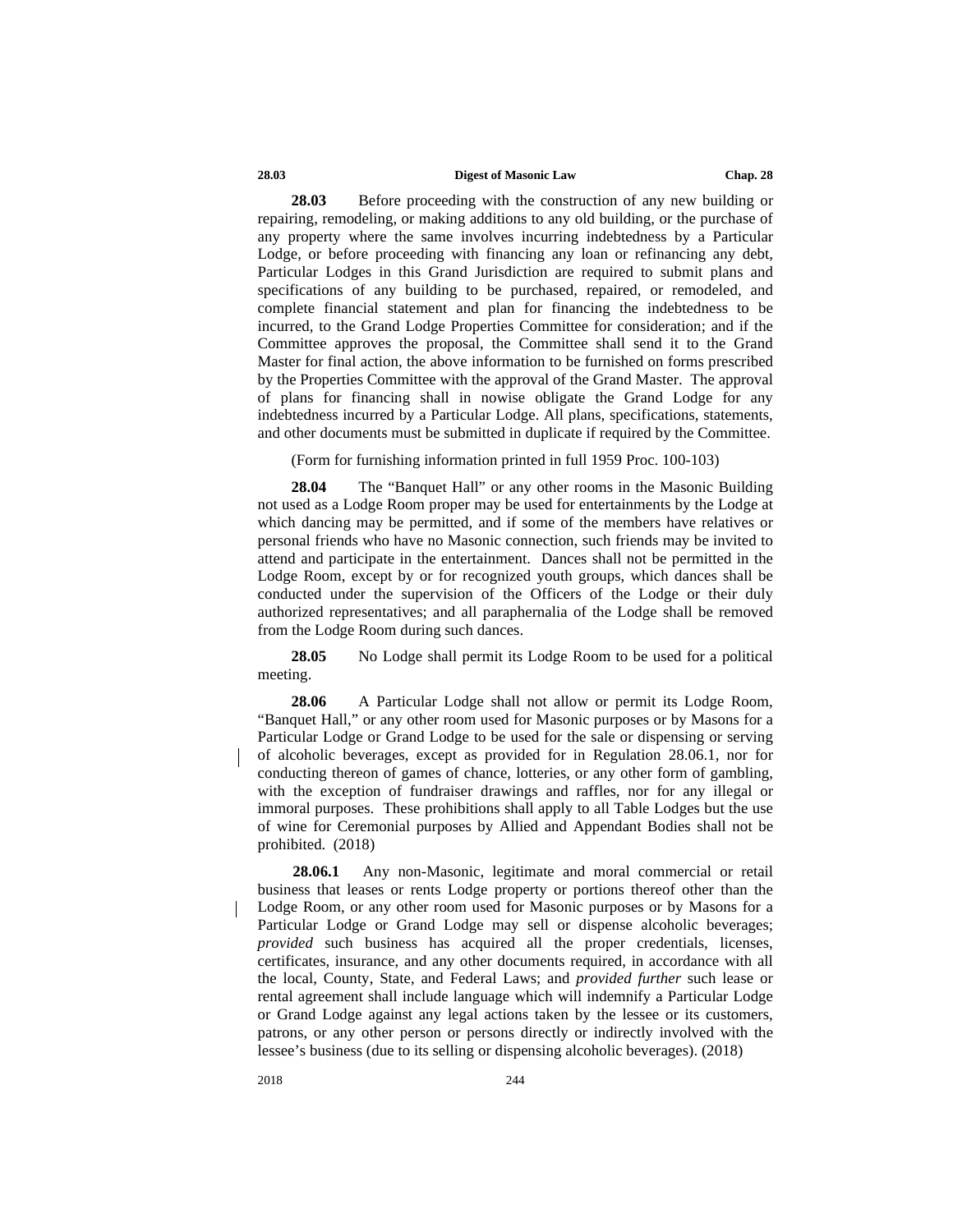### **Chap. 28 Lodge Property, Lodge Building, and Lodge Room 28.07**

A Particular Lodge may allow or permit the "Banquet Hall" to be used for non-Masonic, legitimate and moral commercial or retail business purposes where a fee for lease or rent for such usage may or may not be collected and alcoholic beverages may be permitted only in the "Banquet Hall" and nowhere else inside the building or outside on the Lodge property at the time of such activity; *provided* such businesses, including exclusive booking agents and professional event planners or individual have acquired all the proper credentials, licenses, certificates, insurance, and any other documents required, in accordance with all the Local, County, State, and Federal Laws; and *provided further* a lease, rental, or usage agreement shall include language which will indemnify a Particular Lodge and Grand Lodge against any legal actions taken by the lessee or its customers, patrons, guests, or any other person or persons directly or indirectly involved with the lessee's business or purpose (due to its selling or dispensing alcoholic beverages); and *provided further* that the Particular Lodge or other Masonic Allied and Appendant Bodies are not meeting in the Lodge Room for any reason including instruction; and *provided further* the event shall be monitored under the supervision of an Officer or Officers of the Particular Lodge and/or their duly authorized representative(s) for compliance of these stipulations. (2018)

**28.07** Any Lodge may engage in activities which solicits or accepts funds from any persons and permit its property to be used for any such purpose; *provided* however nothing herein shall prevent lease of such property or portions thereof for legitimate commercial or business purposes; *further provided* however such activity shall not involve any use for purposes prohibited by Masonic Law; and *provided further* that in the claim for exemption of Lodge property from taxation such activities shall be fully reported to the appropriate taxing authorities. (2009)

A Lodge may sponsor charitable fundraising events and solicit charitable contributions from Masons and non-Masons for specifically named charities, in compliance with all governmental regulations. Copies of all registration and reporting forms must be filed with the Grand Secretary's Office on a timely basis. All charitable funds received from specifically named charitable events must be kept in a separate bank account, separately accounted for, and never mixed with a Lodge's general fund. (1995)

It shall be the duty of the Committee on Lodge Property to promulgate written rules governing use of Lodge property in accordance with this and other Regulations and Lodge By-Laws relating to use of Lodge property and upon approval by the Lodge to enforce the same. (1979)

**28.07.1** All Particular Lodges of the Grand Jurisdiction of Florida shall be allowed to hold fundraising events and solicit the public for such events, on or off of Lodge property and comply with the Laws, Rules, and Regulations of Grand Lodge and under the qualifications and rules of the Florida Department of Agriculture's Solicitation Act and all other laws. (2009)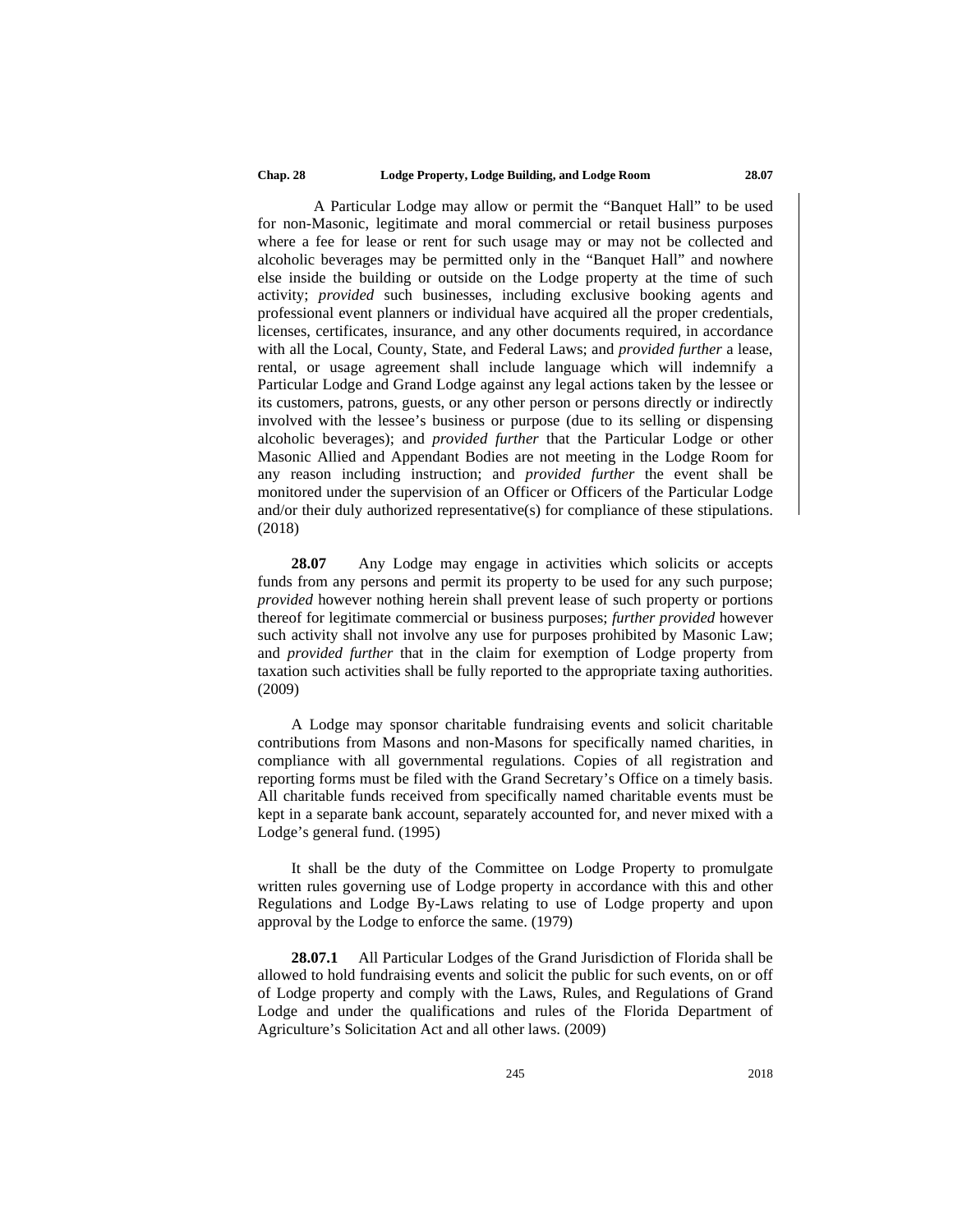### **28.07 Digest of Masonic Law Chap. 28**

### **References**

All business respecting acquiring or disposing of real estate must be taken at Stated Communications. Regs. 28.02; 25.05

As to custody and sale of property of defunct Lodges, see Chapter 43

As to conduct of members in Lodge Room during Communications, see Chapter 25

As to Lodge Rooms on ground floor, see Reg. 6.12(c)

As to the sale and serving of alcoholic or intoxicating beverages on Lodge property, refer to Reg. 44.05, and to the Ruling and Decision on page 318

### **Rulings and Decisions**

Lodge requires no authorization from Grand Lodge or Grand Master to purchase lot for Temple site for cash. (1941 Proc. 76)

Title to any building or property acquired by the Lodge must be vested in the name of the Lodge. (1954 Proc. 67)

A Lodge cannot enter into a joint venture with other civic and fraternal organizations for purpose of erecting a building. (1953 Proc. 49)

There can be no joint ownership of property between a Lodge and church or other organization. (1962 Proc. 81)

There can be no joint ownership of Lodge property nor can it be in the name of a nonprofit ration. (1952 Proc. 32)

A Lodge will not be permitted to own property jointly with O.E.S. but the Lodge may own property and grant O.E.S. long-term lease. (1952 Proc. 35)

A Lodge can rent its hall or other of its facilities to other orders or organizations. (1948 Proc. 51)

It is within the authority of the Lodge to rent its hall to a church. (1948 Proc. 52)

It is contrary to Masonic Law for a Lodge to join with the Eastern Star in the erection of a building under joint ownership. (1954 Proc. 62)

When a Lodge leases any of its property, the lease should provide for the right of the Lodge to cancel the lease in the event the property is used for any illegal purpose or for any purpose contrary to Masonic Law. (1954 Proc. 72)

There being no Grand Lodge Regulation against county, state, or national elections being held in the kitchen part of a Lodge building, it is permissible to hold such elections therein. (1952 Proc. 82, 296)

It is proper for a Lodge to rent a room in a Grotto Temple for use as Lodge Room although the Grotto uses the same room on occasions for dances, provided all paraphernalia of the Lodge is removed after each Lodge meeting. (1959 Proc. 59-60, 164)

The serving of any intoxicating beverage in Masonic Temples or Lodge Rooms or at Masonic Banquets is forbidden by Masonic Law. (1969 Proc. 58, 212) (Partially Repealed 2013 Proc. 358 and 2018 Proc. 328)

Lodge property cannot be sold or disposed of except by action of the Lodge after notice to the membership and all members wishing to vote must be personally present. Absentee voting is improper. See Regs. 25.05, 25.38, 26.18, and 35.07 (1970 Proc. 55, 284)

It is improper to have a telephone in a Lodge Room. Telephone in anteroom is proper and sufficient. (1972 Proc. 53-259)

Lodge cannot accept gift of real estate for Lodge building on condition that donor have free access and use of Lodge building and long term lease regarding use of Lodge building would also be improper. (1973 Proc. 60, 344)

It is not proper for a Particular Lodge to permit the Order of Eastern Star to make a permanent installation of the Eastern Star emblem in the floor of its Lodge Room. (1974 Proc. 354)